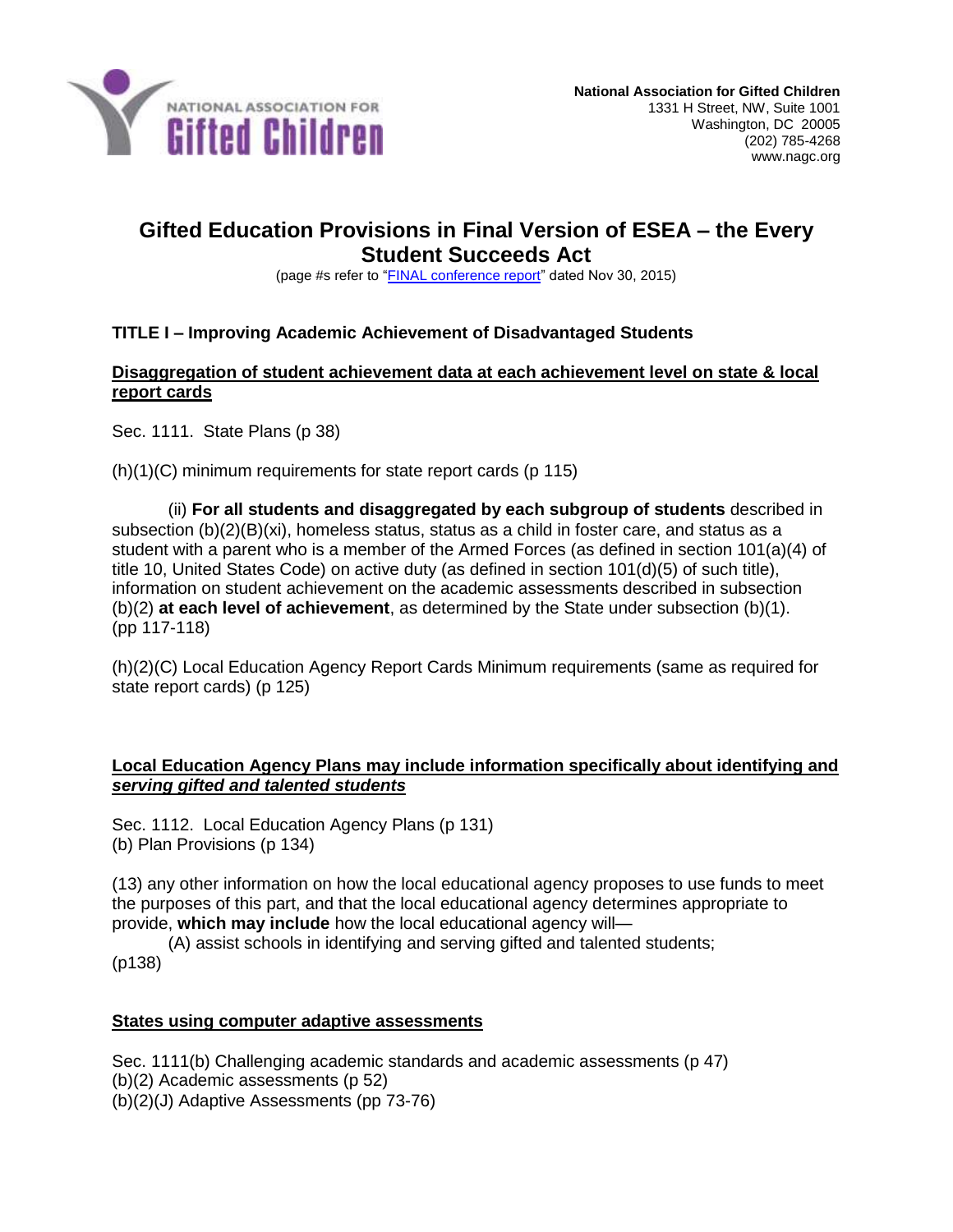#### (J) ADAPTIVE ASSESSMENTS**.—**

(i) IN GENERAL.—Subject to clause (ii), a State retains the right to develop and administer computer adaptive assessments as the assessments described in this paragraph, provided the computer adaptive assessments meet the requirements of this paragraph, except that—

> (I) subparagraph (B)(i) shall not be interpreted to require that all students taking the computer adaptive assessment be administered the same assessment items; and

(II) such assessment—

(aa) shall measure, at a minimum, each student's academic proficiency based on the challenging State academic standards for the student's grade level and growth toward such standards; and

(bb) may measure the student's level of academic proficiency and growth using items above or below the student's grade level, including for use as part of a State's accountability system under subsection (c).

(ii) STUDENTS WITH THE MOST SIGNIFICANT COGNITIVE DISABILITIES AND ENGLISH LEARNERS.—In developing and administering computer adaptive assessments—

(I) as the assessments allowed under subparagraph (D), a State shall ensure that such computer adaptive assessments—

(aa) meet the requirements of this paragraph, including subparagraph (D), except such assessments shall not be required to meet the requirements of clause (i)(II); and

(bb) assess the student's academic achievement to measure, in the subject being assessed, whether the student is performing at the student's grade level; and

(II) as the assessments required under subparagraph (G), a State shall ensure that such computer adaptive assessments—

(aa) meet the requirements of this paragraph, including sub-paragraph (G), except such assessment shall not be required to meet the requirements of clause (i)(II); and

(bb) assess the student's language proficiency, which may include growth towards such proficiency, in order to measure the student's acquisition of English.

#### Sec. 1201(a) State Assessment Grants authorized (p 206)

(L) Evaluating student academic achievement through the development of comprehensive academic assessment instruments (such as performance and technology-based academic assessments, computer adaptive assessments, projects, or extended performance task assessments) that emphasize the mastery of standards and aligned competencies in a competency-based education model.

(p 209)